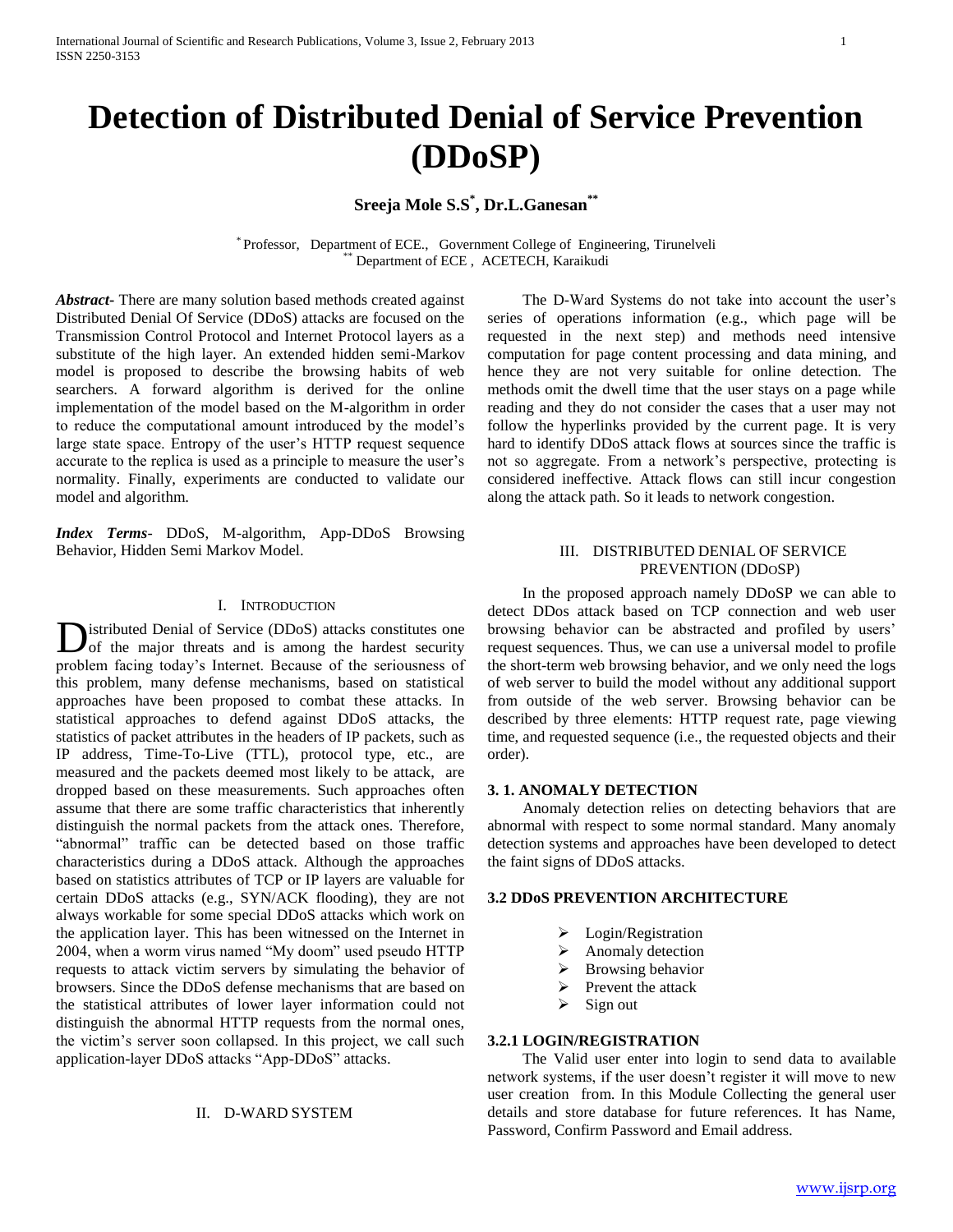International Journal of Scientific and Research Publications, Volume 3, Issue 2, February 2013 2 ISSN 2250-3153

#### **3.2.2 ANOMALY DETECTION**

 Anomaly detection relies on detecting behaviors that are abnormal with respect to some normal standard. Many anomaly detection systems and approaches have been developed to detect the faint signs of DDoS attacks.

## **3.2.3 BROWSING BEHAVIOR**

 Website can be characterized by the hyperlinks among the WebPages and the number of in-line objects in each page. When users click a hyperlink pointing to a page, the browser will send out a number of requests for the page and its several in-line objects. The above details help to easily detect the browsing behavior.

## **3.2.4 PREVENT THE ATTACK**

 By the use of a DDoS tool the source IP address of the attacking packets can be spoofed and this way the true identity of the secondary victims is prevented from exposure and the return packets from the victim system. Then deny the access of the users.

## **3.2.5 SIGN OUT**

 This module helps the client to sign out from the page. The record of the page accesses and the client are shown in Figure.1and Figure.2.



**Figure 1 Records of Page Accessed**



**Figure 2 Files Accessed by Client**

#### **3.3 Advantages**

 We can make these systems to take into account the user's series of operations information. The dwell time that the user stays on a page while reading and we can find cases that a user may follow the hyperlinks provided by the current page. For ddos attack: Distribution: the number of hosts sending packets to the destination in each observation period Continuit*y*: reflect to the observation that a DDoS attack always lasts for an extended period of time and the packet filter is the most effective one.

## IV. CONCLUSION

 Undoubtedly, DDoS attacks present a serious problem in the Internet and challenge its rate of growth and wide acceptance by the general public, skeptical government and businesses. One great advantage of the development of DDoS attack and defense classifications is that effective communication and cooperation between researchers can be achieved so that additional weaknesses of the DDoS field can be identified. These classifications need to be continuously updated and expanded as new threats and defense mechanisms are discovered. Their value in achieving further research and discussion is undoubtedly large. A next step in this path would be to create sets of data and an experimental test bed so that all these various mechanisms can be compared and evaluated.

#### V. FURTHER SCOPE

 We focused on the detection of App-DDoS attacks and presented a new model to describe browsing behavior of web users based on a large-scale Hidden semi-Markov Model. A new on-line algorithm based on the M-algorithm was designed for the anomaly detection. A set of real traffic data collected from an educational website and a generated App-DDoS attack traffic were used to validate our model.